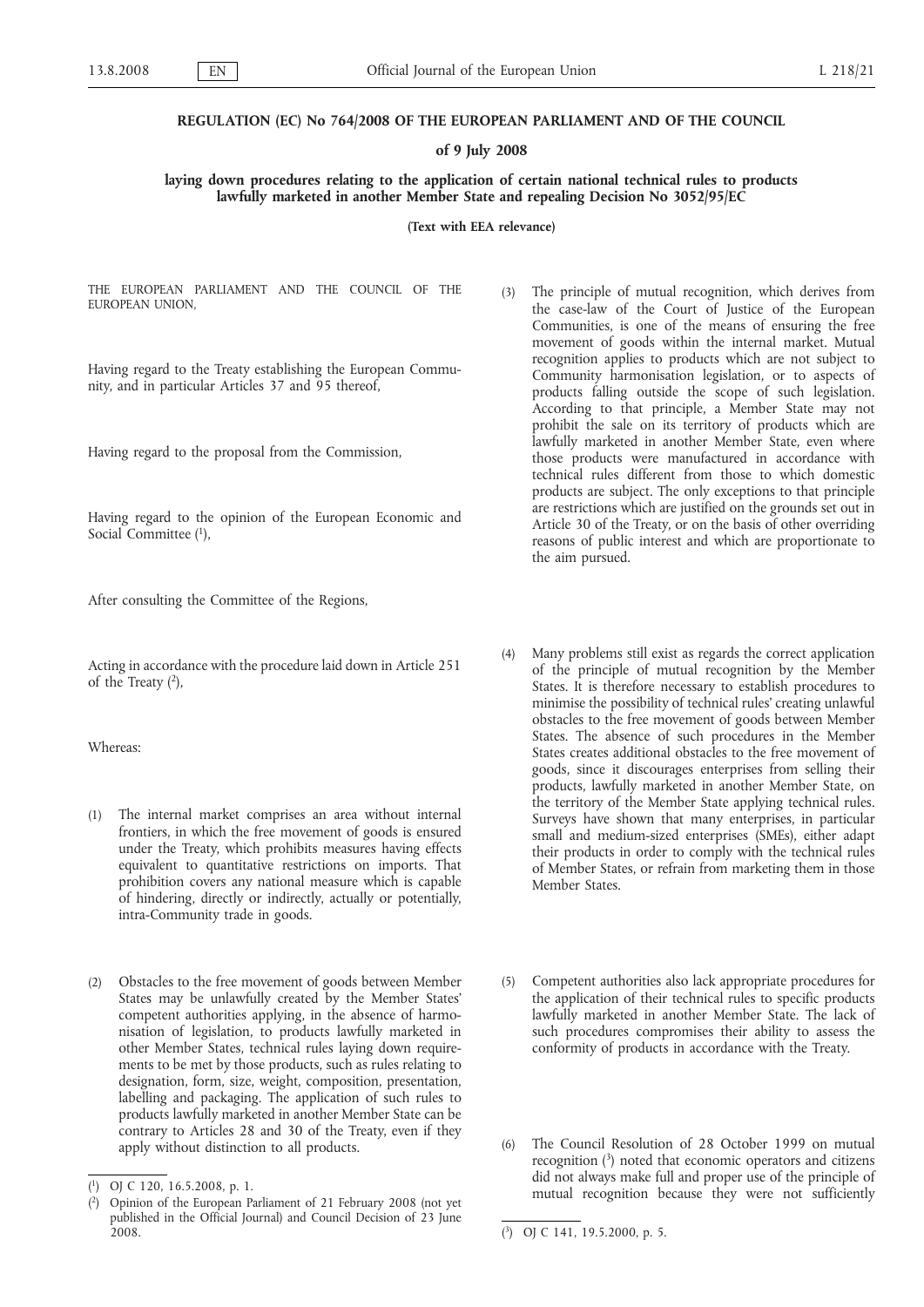aware of the principle and its operational consequences. It called upon the Member States to develop appropriate measures in order to provide economic operators and citizens with an effective framework for mutual recognition, *inter alia*, by dealing effectively with requests from economic operators and citizens and by replying rapidly to those requests.

- (7) The European Council of 8 and 9 March 2007 underlined the importance of giving fresh impetus to the internal market in goods by strengthening mutual recognition, while guaranteeing a high level of safety and consumer protection. The European Council of 21 and 22 June 2007 stressed that the further strengthening of the four freedoms of the internal market (the free movement of goods, persons, services and capital) and improving its functioning remain of paramount importance for growth, competitiveness and employment.
- (8) The smooth functioning of the internal market in goods requires adequate and transparent means of solving the problems that result from applying technical rules of a Member State to specific products lawfully marketed in another Member State.
- This Regulation should not prejudice further harmonisation of technical rules, where appropriate, with a view to improving the functioning of the internal market.
- (10) Trade barriers may also result from other types of measures falling within the scope of Articles 28 and 30 of the Treaty. Those measures may, for example, include technical specifications drawn up for public procurement procedures or obligations to use official languages in the Member States. However, such measures should not constitute technical rules within the meaning of this Regulation and should not therefore fall within its scope.
- (11) Technical rules within the meaning of this Regulation are sometimes applied during and by means of mandatory prior authorisation procedures, established by the law of a Member State and in accordance with which, before a product or type of product may be placed on that Member State's market or on a part thereof, the competent authority of that Member State should give its formal approval following an application. The existence of such procedures in itself restricts the free movement of goods. Therefore, in order to be justified with regard to the fundamental principle of the free movement of goods within the internal market, a mandatory prior authorisation procedure should pursue a public-interest objective recognised by Community law, and should be non-discriminatory and proportionate; that is to say, it should be appropriate to ensure achievement of the aim pursued but not go beyond what is

necessary in order to achieve that aim. The compliance of such a procedure with the principle of proportionality should be assessed in the light of the considerations set out in the case-law of the Court of Justice.

- (12) A requirement that the placing of a product on the market be subject to prior authorisation should, as such, not constitute a technical rule within the meaning of this Regulation, so that a decision to exclude or remove a product from the market exclusively on the grounds that it does not have valid prior authorisation should not constitute a decision to which this Regulation applies. When, however, an application for such mandatory prior authorisation of a product is made, any intended decision to reject the application on the basis of a technical rule should be taken in accordance with this Regulation, so that the applicant could benefit from the procedural protection which this Regulation provides.
- (13) Decisions of national courts or tribunals assessing the legality of cases in which, on account of the application of a technical rule, products lawfully marketed in one Member State are not granted access to the market of another Member State, or applying penalties, should be excluded from the scope of this Regulation.
- (14) Weapons are products that can constitute a serious risk to the health and safety of persons and to the public security of Member States. Several specific types of weapons lawfully marketed in one Member State might, on grounds of the protection of the health and safety of persons and the prevention of crime, be subject to restrictive measures in another Member State. Such measures might consist of specific controls and authorisations before weapons lawfully marketed in one Member State are placed on the market of another Member State. Member States should therefore be permitted to prevent weapons being placed on their markets until their national procedural requirements are fully met.
- (15) Directive 2001/95/EC of the European Parliament and of the Council of 3 December 2001 on general product safety  $(1)$  specifies that only safe products may be placed on the market and lays down the obligations of producers and distributors with respect to the safety of products. It entitles the authorities to ban any dangerous product with immediate effect or, for the period needed for the various safety evaluations, checks and controls, to ban temporarily a product that could be dangerous. It also entitles the authorities to take the necessary action to apply with due dispatch appropriate measures such as those referred to in Article  $8(1)(b)$  to (f) thereof, in the case of products posing a serious risk. Therefore, measures taken by the competent authorities of the Member States pursuant to national laws adopted in implementation of Article  $8(1)(d)$  to (f) and Article 8(3) of that Directive should be excluded from the scope of this Regulation.

<sup>(</sup> 1) OJ L 11, 15.1.2002, p. 4.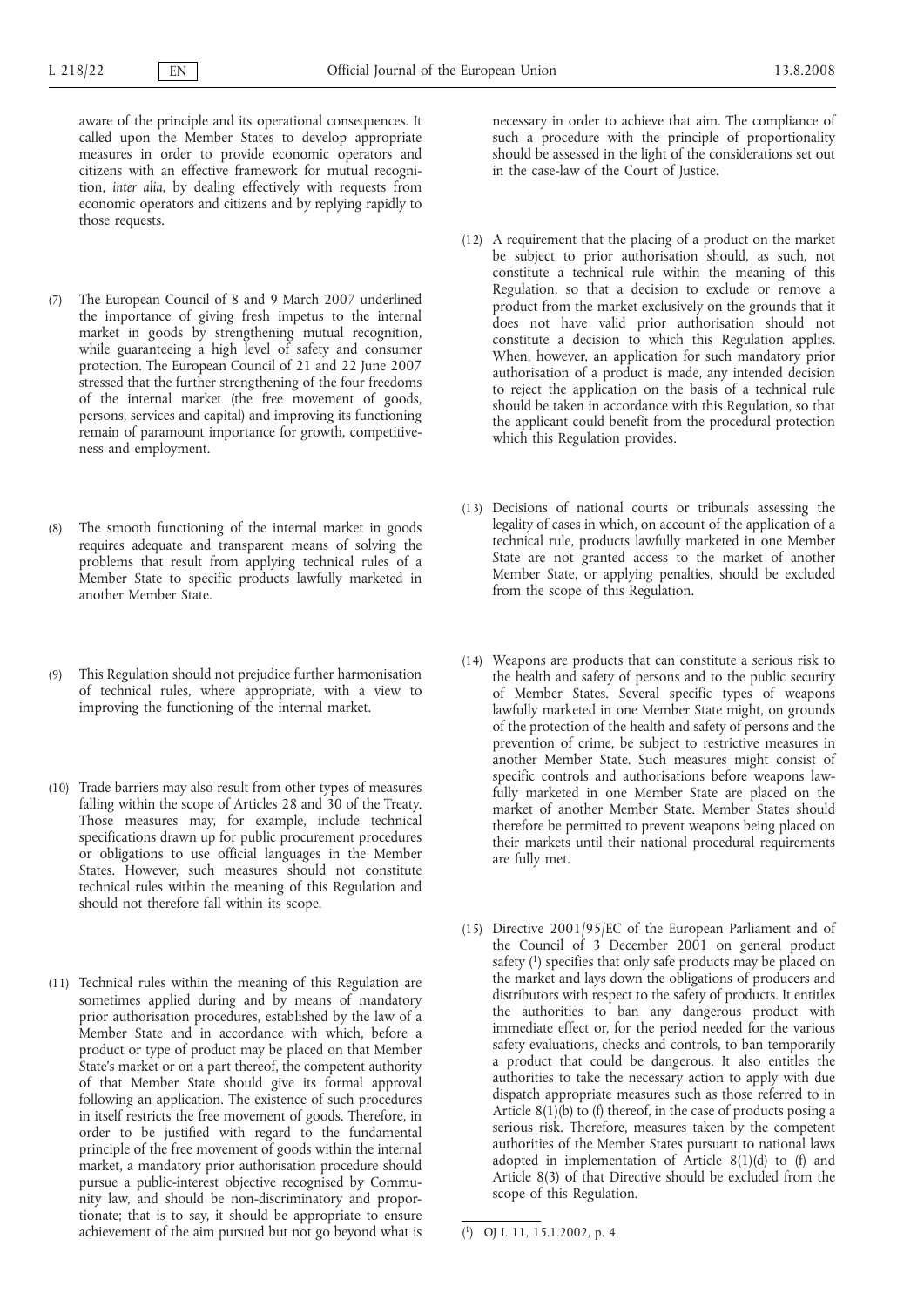- (16) Regulation (EC) No 178/2002 of the European Parliament and of the Council of 28 January 2002 laying down the general principles and requirements of food law, establishing the European Food Safety Authority and laying down procedures in matters of food safety (1) establishes, *inter alia*, a rapid alert system for the notification of a direct or indirect risk to human health deriving from food or feed. It obliges the Member States to notify the Commission immediately under the rapid alert system of any measure they adopt which is aimed at restricting the placing on the market of, withdrawing from the market or recalling food or feed in order to protect human health, and which requires rapid action. Measures taken by the competent authorities of the Member States pursuant to Article 50(3)(a) and Article 54 of that Regulation should therefore be excluded from the scope of this Regulation.
- (17) Regulation (EC) No 882/2004 of the European Parliament and of the Council of 29 April 2004 on official controls performed to ensure the verification of compliance with feed and food law, animal health and animal welfare rules (2) lays down general rules for the performance of official controls to verify compliance with rules intended, in particular, to prevent, eliminate or reduce to acceptable levels risks to humans and animals, either directly or through the environment, guaranteeing fair practices in feed and food trade and protecting consumer interests, including feed and food labelling and other forms of consumer information. It lays down a specific procedure to ensure that economic operators remedy a situation of noncompliance with feed and food law, animal health and animal welfare rules. Measures taken by the competent authorities of the Member States pursuant to Article 54 of that Regulation should therefore be excluded from the scope of this Regulation. However, measures taken or intended to be taken by competent authorities on the basis of national technical rules, insofar as they do not concern the objectives of Regulation (EC) No 882/2004, should be subject to this Regulation.
- (18) Directive 2004/49/EC of the European Parliament and of the Council of 29 April 2004 on safety on the Community's railways (Railway Safety Directive) (3) provides for a procedure for authorisation of the placing in service of existing rolling stock, leaving scope for the application of certain national rules. Measures taken by the competent authorities pursuant to Article 14 of that Directive should therefore be excluded from the scope of this Regulation.

(19) Council Directive 96/48/EC of 23 July 1996 on the interoperability of the trans-European high-speed rail system (<sup>4</sup>) and Directive 2001/16/EC of the European Parliament and of the Council of 19 March 2001 on the interoperability of the trans-European conventional rail system (<sup>5</sup>) provide for the gradual harmonisation of systems and operations through the progressive adoption of Technical Specifications for Interoperability. Systems and interoperability constituents that fall within the scope of those Directives should therefore be excluded from the scope of this Regulation.

(20) Regulation (EC) No 765/2008 of the European Parliament and of the Council of 9 July 2008 setting out the requirements for accreditation and market surveillance relating to the marketing of products (6) establishes a system of accreditation which ensures the mutual acceptance of the level of competence of conformity-assessment bodies. The competent authorities of the Member States should therefore no longer refuse test reports and certificates issued by an accredited conformity-assessment body on grounds related to the competence of that body. Furthermore, Member States may also accept test reports and certificates issued by other conformity-assessment bodies in accordance with Community law.

(21) Directive 98/34/EC of the European Parliament and of the Council of 22 June 1998 laying down a procedure for the provision of information in the field of technical standards and regulations and of rules on Information Society services (7) obliges Member States to communicate to the Commission and the other Member States any draft technical regulation concerning any product, including agricultural and fish products, and a statement of the grounds which make the enactment of that regulation necessary. It is necessary, however, to ensure that, following the adoption of such a technical regulation, the principle of mutual recognition is correctly applied in individual cases to specific products. This Regulation lays down a procedure for the application of the principle of mutual recognition in individual cases, by means of the obligation on the competent authority to indicate the technical or scientific grounds on which the specific product in its current form

- $^{(6)}$ 6) See page 30 of this Official Journal.
- $(7)$ 7) OJ L 204, 21.7.1998, p. 37. Directive as last amended by Council Directive 2006/96/EC (OJ L 363, 20.12.2006, p. 81).

<sup>(</sup> 1) OJ L 31, 1.2.2002, p. 1. Regulation as last amended by Commission Regulation (EC) No 202/2008 (OJ L 60, 5.3.2008, p. 17).

<sup>(</sup> 2) OJ L 165, 30.4.2004; corrected version in OJ L 191, 28.5.2004, p. 1. Regulation as amended by Council Regulation (EC) No 1791/ 2006 (OJ L 363, 20.12.2006, p. 1).

<sup>(</sup> 3) OJ L 164, 30.4.2004, p. 44; corrected version in OJ L 220, 21.6.2004, p. 16.

<sup>(</sup> 4) OJ L 235, 17.9.1996, p. 6. Directive as last amended by Commission Directive 2007/32/EC (OJ L 141, 2.6.2007, p. 63).

<sup>(</sup> 5) OJ L 110, 20.4.2001, p. 1. Directive as last amended by Commission Directive 2007/32/EC.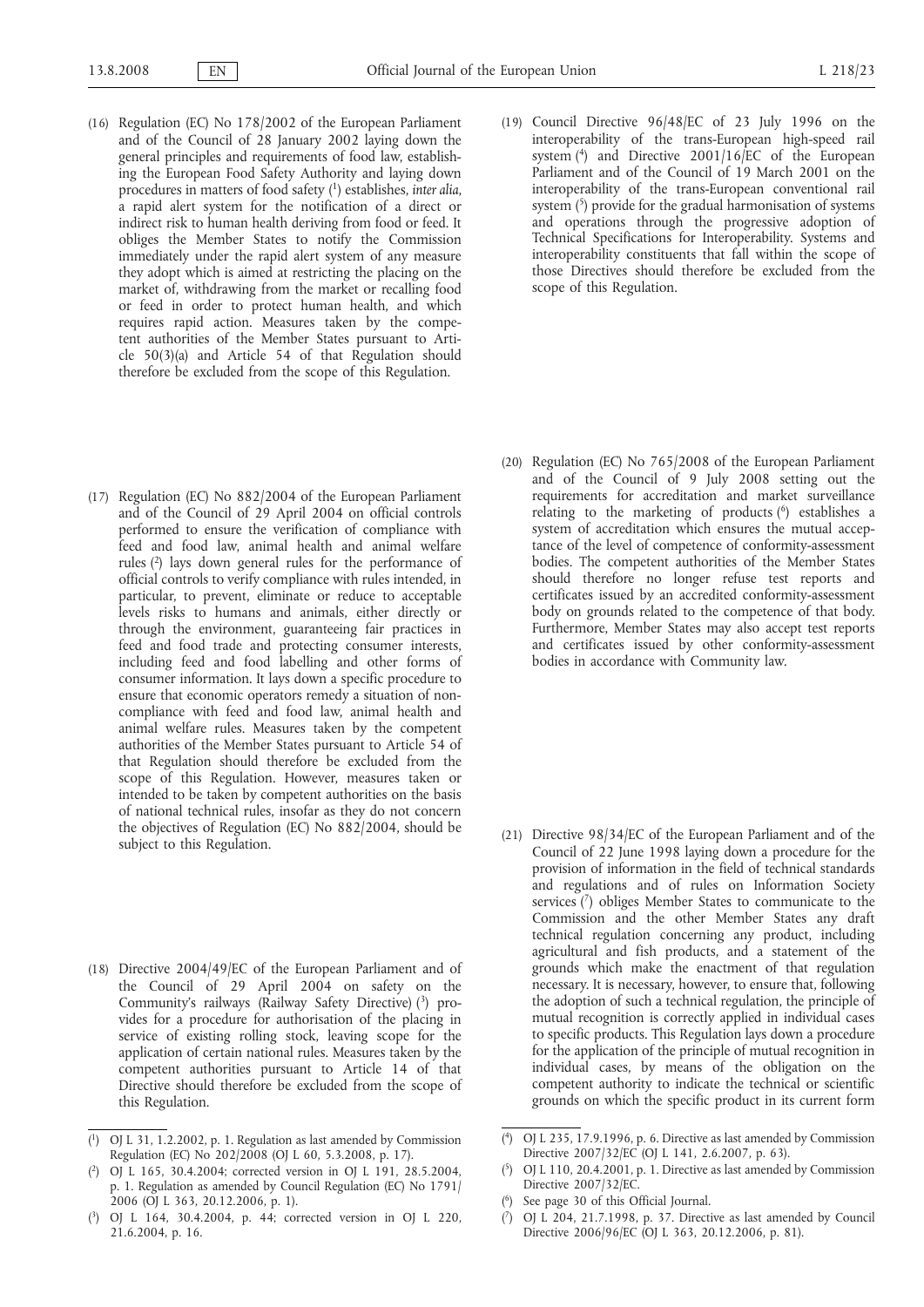cannot be marketed in its Member State, in accordance with Articles 28 and 30 of the Treaty. In the context of this Regulation, evidence should not be understood as meaning legal proof. The authorities of the Member States are not obliged, in the context of this Regulation, to justify the technical rule itself. However, they should justify, as laid down in this Regulation, the possible application of the technical rule to a product lawfully marketed in another Member State.

- (22) In accordance with the principle of mutual recognition, the procedure laid down in this Regulation should provide for the competent authorities to communicate in each case to the economic operator, on the basis of the relevant technical or scientific elements available, that there are overriding reasons of public interest for imposing national technical rules on the product or type of product in question and that less restrictive measures cannot be used. The written notice should allow the economic operator to comment on all relevant aspects of the intended decision restricting access to the market. Nothing prevents the competent authority from taking action after the deadline for the receipt of those comments in the absence of a reply from the economic operator.
- (23) The concept of overriding reasons of public interest to which reference is made in certain provisions of this Regulation is an evolving concept developed by the Court of Justice in its case law in relation to Articles 28 and 30 of the Treaty. This concept covers*, inter alia,* the effectiveness of fiscal supervision, the fairness of commercial transactions, the protection of consumers, the protection of the environment, the maintenance of press diversity and the risk of seriously undermining the financial balance of the social security system. Such overriding reasons may justify the application of technical rules by the competent authorities. However, no such application should constitute a means of arbitrary discrimination or a disguised restriction of trade between Member States. Furthermore, the principle of proportionality should always be respected, regard being had to whether the competent authority has in fact made use of the least restrictive measure.
- (24) While applying the procedure laid down in this Regulation, the competent authority of a Member State should not withdraw or restrict the placing on its market of a product or type of product lawfully marketed in another Member State. However, it is appropriate that a competent authority be able to adopt provisional measures where rapid intervention is required to prevent harm to safety and health of users. Such provisional measures may also be adopted by a competent authority to prevent the placing on its market of a product the marketing of which is generally prohibited on grounds of public morality or public security, including the prevention of crime. Therefore, Member States should be allowed, at any stage of the procedure laid down in this Regulation, to suspend temporarily the marketing on their territories of products or types of product under those circumstances.
- (25) Any decision to which this Regulation applies should specify the remedies available so that an economic operator can bring proceedings before the competent national court or tribunal.
- (26) It is appropriate that the economic operator also be informed of the availability of non-judicial problem-solving mechanisms, such as the SOLVIT system, in order to prevent legal uncertainty and legal costs.
- (27) Once a competent authority has taken a decision to exclude a product on the basis of a technical rule in accordance with the procedural requirements of this Regulation, no further action taken in relation to that product which is based on that decision and on the same technical rule should be subject to the requirements of this Regulation.
- (28) It is important for the internal market in goods that the accessibility of national technical rules be ensured, so that enterprises, and in particular SMEs, can gather reliable and precise information concerning the law in force.
- (29) It is therefore necessary to implement principles of administrative simplification, *inter alia*, through the establishment of a system of Product Contact Points. This should be designed to ensure that enterprises can gain access to information in a transparent and correct manner, so that the delays, costs and dissuasive effects which result from national technical rules can be prevented.
- (30) In order to facilitate the free movement of goods, Product Contact Points should provide, free of charge, information concerning their national technical rules and the application of the principle of mutual recognition as regards products. Product Contact Points should be adequately equipped and resourced and encouraged also to make the information available through a website and in other Community languages. Product Contact Points could also provide economic operators with additional information or observations during the procedure laid down in this Regulation. For additional information, Product Contact Points may charge fees that are proportionate to the costs of this information.
- (31) Since the creation of Product Contact Points should not interfere with the allocation of functions among competent authorities within the regulatory systems of the Member States, it should be possible for Member States to set up Product Contact Points according to regional or local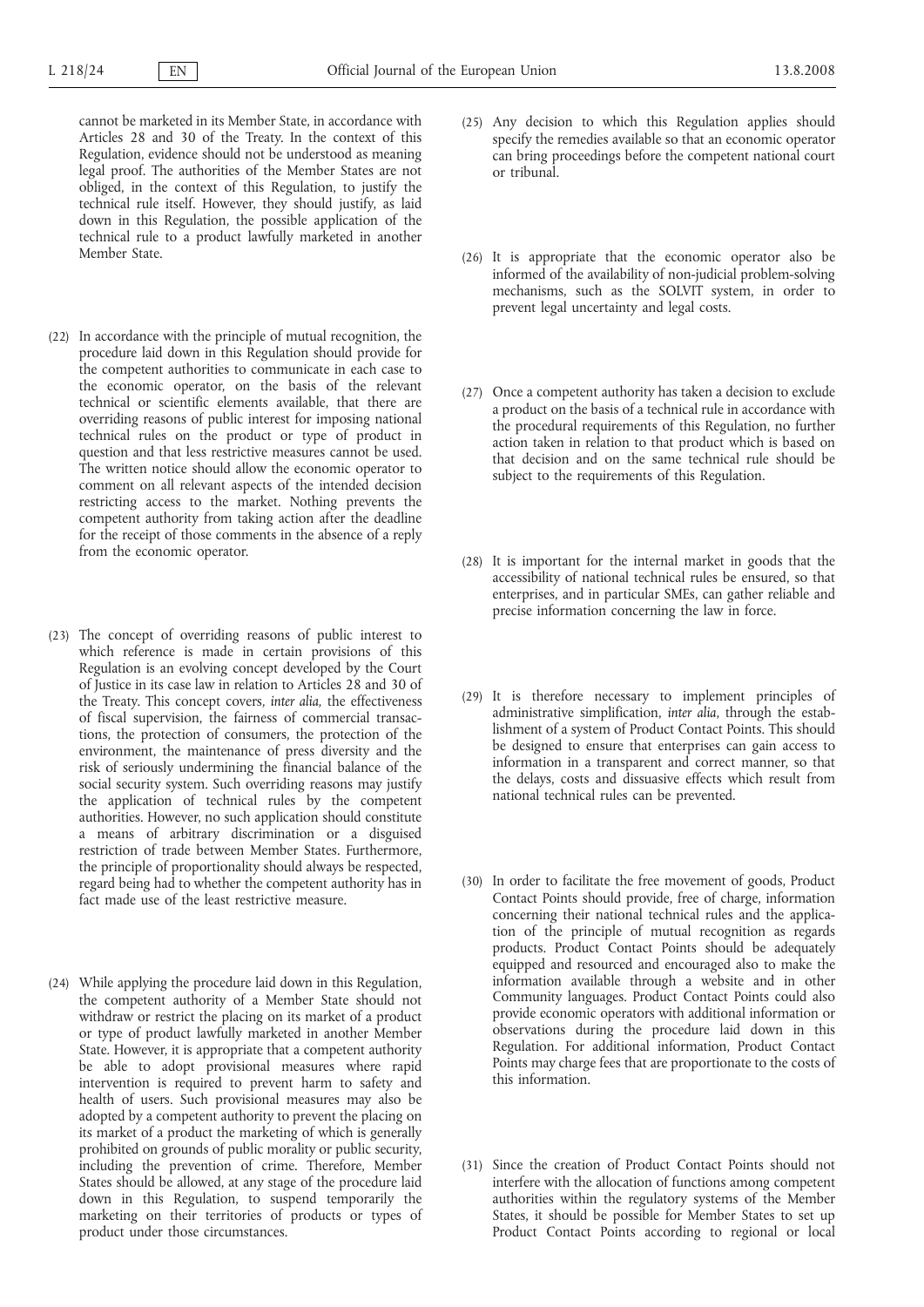competences. Member States should be able to entrust the role of Product Contact Points to existing contact points established in accordance with other Community instruments, in order to prevent the unnecessary proliferation of contact points and to simplify administrative procedures. Member States should also be able to entrust the role of Product Contact Points not only to existing services within the public administration, but also to national SOLVIT centres, chambers of commerce, professional organisations and private bodies, in order not to increase administrative costs for enterprises and competent authorities.

- (32) Member States and the Commission should be encouraged to work closely together to facilitate the training of staff employed in Product Contact Points.
- (33) In view of the development and establishment of a pan-European eGovernment service and the underlying interoperable telematic networks, the possibility of establishing an electronic system for the exchange of information between Product Contact Points should be envisaged, in accordance with Decision 2004/387/EC of the European Parliament and of the Council of 21 April 2004 on the interoperable delivery of pan-European eGovernment services to public administrations, businesses and citizens (IDABC) $(^1)$ .
- (34) Reliable and efficient monitoring and evaluation mechanisms should be established in order to provide information on the application of this Regulation so as to enhance knowledge concerning the functioning of the internal market in goods in sectors not subject to harmonisation and to ensure that the principle of mutual recognition is duly applied by the competent authorities of the Member States. Such mechanisms should not go beyond what is necessary to achieve those objectives.
- (35) This Regulation applies only to products or particular features of products which are not subject to Community harmonisation measures intended to eliminate obstacles to trade between Member States resulting from the existence of divergent national technical rules. The provisions of such harmonisation measures are often exhaustive, in which case Member States may not prohibit, restrict or impede the placing on the market in their territories of products complying with those measures. Some Community harmonisation measures, however, permit Member States to impose additional technical conditions on the placing of a product on their market. Such additional conditions should be subject to Articles 28 and 30 of the Treaty and to the provisions of this Regulation. It is therefore appropriate, with a view to the efficient application of this Regulation, that the Commission should establish an indicative and non-exhaustive list of products which are not subject to harmonisation at Community level.
- (36) The monitoring scheme established by Decision No 3052/95/EC of the European Parliament and of the Council of 13 December 1995 establishing a procedure for the exchange of information on national measures

derogating from the principle of the free movement of goods within the Community (2) has proved largely unsuccessful in that its implementation has not provided the Commission with sufficient information to identify sectors where harmonisation might be appropriate. Nor has it brought about a rapid resolution of certain freemovement problems. Decision No 3052/95/EC should therefore be repealed.

- (37) It is appropriate to introduce a transitional period for the application of this Regulation, in order to enable the competent authorities to adapt to the requirements laid down herein.
- (38) Since the objective of this Regulation, namely the elimination of technical obstacles to the free movement of goods between Member States, cannot be sufficiently achieved by the Member States and can therefore, by reason of its scale and effects, be better achieved at Community level, the Community may adopt measures, in accordance with the principle of subsidiarity as set out in Article 5 of the Treaty. In accordance with the principle of proportionality, as set out in that Article, this Regulation does not go beyond what is necessary in order to achieve that objective.
- (39) The measures necessary for the implementation of this Regulation should be adopted in accordance with Council Decision 1999/468/EC of 28 June 1999 laying down the procedures for the exercise of implementing powers conferred on the Commission  $(3)$ ,

HAVE ADOPTED THIS REGULATION:

### CHAPTER 1

## **SUBJECT MATTER AND SCOPE**

# *Article 1*

### **Subject matter**

1. The aim of this Regulation is to strengthen the functioning of the internal market by improving the free movement of goods.

2. This Regulation lays down the rules and procedures to be followed by the competent authorities of a Member State when taking or intending to take a decision, as referred to in Article  $2(1)$ , which would hinder the free movement of a product lawfully marketed in another Member State and subject to Article 28 of the Treaty.

<sup>(</sup> 1) OJ L 144, 30.4.2004; corrected version in OJ L 181, 18.5.2004, p. 25.

<sup>(</sup> 2) OJ L 321, 30.12.1995, p. 1.

 $(3)$ 3) OJ L 184, 17.7.1999, p. 23. Decision as amended by Decision 2006/512/EC (OJ L 200, 22.7.2006, p. 11).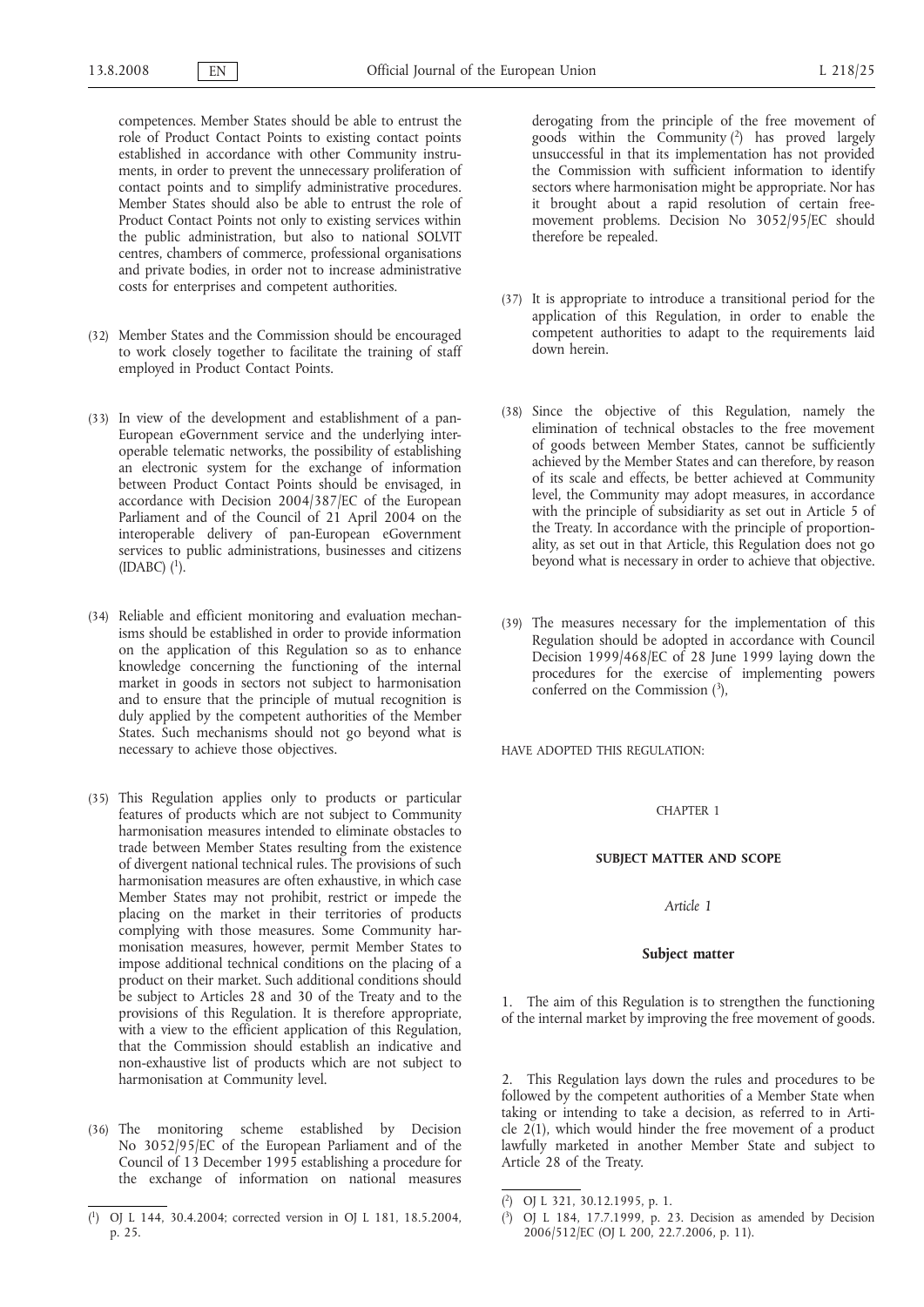3. It also provides for the establishment of Product Contact Points in the Member States to contribute to the achievement of the aim of this Regulation, as set out in paragraph 1.

#### *Article 2*

### **Scope**

1. This Regulation shall apply to administrative decisions addressed to economic operators, whether taken or intended, on the basis of a technical rule as defined in paragraph 2, in respect of any product, including agricultural and fish products, lawfully marketed in another Member State, where the direct or indirect effect of that decision is any of the following:

- (a) the prohibition of the placing on the market of that product or type of product;
- (b) the modification or additional testing of that product or type of product before it can be placed or kept on the market;
- (c) the withdrawal of that product or type of product from the market.

For the purposes of point (b) of the first subparagraph, modification of the product or type of product shall mean any modification of one or more of the characteristics of a product or a type of product as listed in point (b)(i) of paragraph 2.

2. For the purposes of this Regulation, a technical rule is any provision of a law, regulation or other administrative provision of a Member State:

- (a) which is not the subject of harmonisation at Community level; and
- (b) which prohibits the marketing of a product or type of product in the territory of that Member State or compliance with which is compulsory when a product or type of product is marketed in the territory of that Member State, and which lays down either:
	- (i) the characteristics required of that product or type of product, such as levels of quality, performance or safety, or dimensions, including the requirements applicable to the product or product type as regards the name under which it is sold, terminology, symbols, testing and test methods, packaging, marking or labelling; or
	- (ii) any other requirement which is imposed on the product or type of product for the purposes of protecting consumers or the environment, and which

affects the life-cycle of the product after it has been placed on the market, such as conditions of use, recycling, reuse or disposal, where such conditions can significantly influence the composition, nature or marketing of the product or type of product.

- 3. This Regulation shall not apply to:
- (a) decisions of a judicial nature taken by national courts or tribunals;
- (b) decisions of a judicial nature taken by law enforcement authorities in the course of the investigation or prosecution of a criminal offence as regards the terminology, symbols or any material reference to unconstitutional or criminal organisations or offences of a racist or xenophobic nature.

# *Article 3*

### **Relationship with other provisions of Community law**

1. This Regulation shall not apply to systems or interoperability constituents falling within the scope of Directives 96/48/ EC and 2001/16/EC.

2. This Regulation shall not apply in the case of measures taken by the authorities of the Member States pursuant to:

- (a) Article  $8(1)(d)$  to (f) and Article  $8(3)$  of Directive 2001/95/  $E$ <sup> $\cdot$ </sup>
- (b) Article 50(3)(a) and Article 54 of Regulation (EC) No 178/ 2002;
- (c) Article 54 of Regulation (EC) No 882/2004;
- (d) Article 14 of Directive 2004/49/EC.

# CHAPTER 2

# **PROCEDURE FOR THE APPLICATION OF A TECHNICAL RULE**

## *Article 4*

# **Information on the product**

Where a competent authority submits a product or type of product to an evaluation to determine whether or not to adopt a decision as referred to in Article 2(1), it may request from the economic operator identified in accordance with Article 8, with due regard to the principle of proportionality, any of the following in particular:

(a) relevant information concerning the characteristics of the product or type of product in question;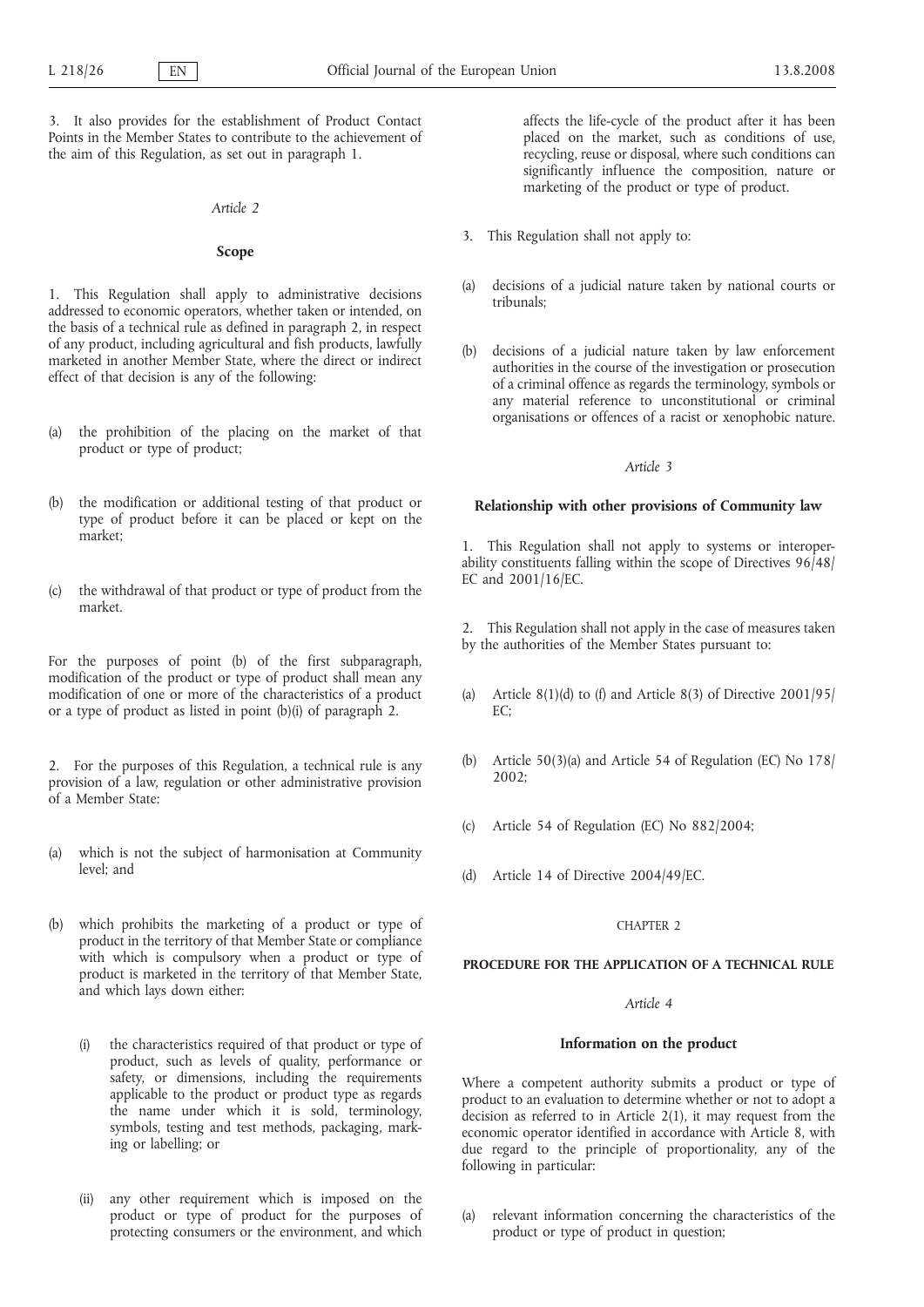(b) relevant and readily available information on the lawful marketing of the product in another Member State.

# *Article 5*

# **Mutual recognition of the level of competence of accredited conformity-assessment bodies**

Member States shall not refuse certificates or test reports issued by a conformity-assessment body accredited for the appropriate field of conformity-assessment activity in accordance with Regulation (EC) No 765/2008 on grounds related to the competence of that body.

### *Article 6*

### **Assessment of the need to apply a technical rule**

1. Where a competent authority intends to adopt a decision as referred to in Article 2(1), it shall send the economic operator identified in accordance with Article 8 written notice of that intention, specifying the technical rule on which the decision is to be based and setting out technical or scientific evidence to the effect that:

- (a) the intended decision is justified on one of the grounds of public interest set out in Article 30 of the Treaty or by reference to other overriding reasons of public interest; and
- (b) the intended decision is appropriate for the purpose of achieving the objective pursued and does not go beyond what is necessary in order to attain that objective.

Any intended decision shall be based on the characteristics of the product or type of product in question.

The economic operator concerned shall, following receipt of such notice, be allowed at least 20 working days in which to submit comments. The notice shall specify the time limit within which comments may be submitted.

2. Any decision as referred to in Article 2(1) shall be taken and notified to the economic operator concerned and to the Commission within a period of 20 working days from the expiry of the time limit for the receipt of comments from the economic operator referred to in paragraph 1 of this Article. It shall take due account of those comments and shall state the grounds on which it is based, including the reasons for rejecting the arguments, if any, put forward by the operator, and the technical or scientific evidence as referred to in paragraph 1 of this Article.

Where duly justified by the complexity of the issue, the competent authority may, once only, extend the period specified in the first subparagraph by a maximum of 20 working days. That extension shall be duly reasoned and shall be notified to the economic operator before the expiry of the initial period.

Any decision as referred to in Article 2(1) shall also specify the remedies available under the law in force in the Member State concerned and the time limits applying to such remedies. Such a decision may be challenged before national courts or tribunals or other instances of appeal.

3. Where, after giving written notice in accordance with paragraph 1, the competent authority decides not to adopt a decision as referred to in Article 2(1), it shall immediately inform the economic operator concerned accordingly.

4. When the competent authority fails to notify the economic operator of a decision as referred to in Article 2(1) within the period specified in paragraph 2 of this Article, the product shall be deemed to be lawfully marketed in that Member State insofar as the application of its technical rule as referred to in paragraph 1 of this Article is concerned.

### *Article 7*

# **Temporary suspension of the marketing of a product**

1. The competent authority shall not temporarily suspend the marketing of the product or type of product in question, during the procedure laid down in this Chapter, except where either:

- (a) under normal or reasonably foreseeable conditions of use, the product or type of product in question poses a serious risk to the safety and health of the users; or
- (b) the marketing of the product or type of product in question is generally prohibited in a Member State on grounds of public morality or public security.

2. The competent authority shall immediately notify the economic operator identified in accordance with Article 8 and the Commission of any suspension as referred to in paragraph 1 of this Article. In the cases referred to in paragraph 1(a) of this Article, that notification shall be accompanied by a technical or scientific justification.

3. Any suspension of the marketing of a product pursuant to this Article may be challenged before national courts or tribunals or other instances of appeal.

## *Article 8*

#### **Information to the economic operator**

References to the economic operators in Articles 4, 6 and 7 shall be considered references:

(a) to the manufacturer of the product, if established in the Community, or the person who has placed the product on the market or requests to the competent authority that the product be placed on the market;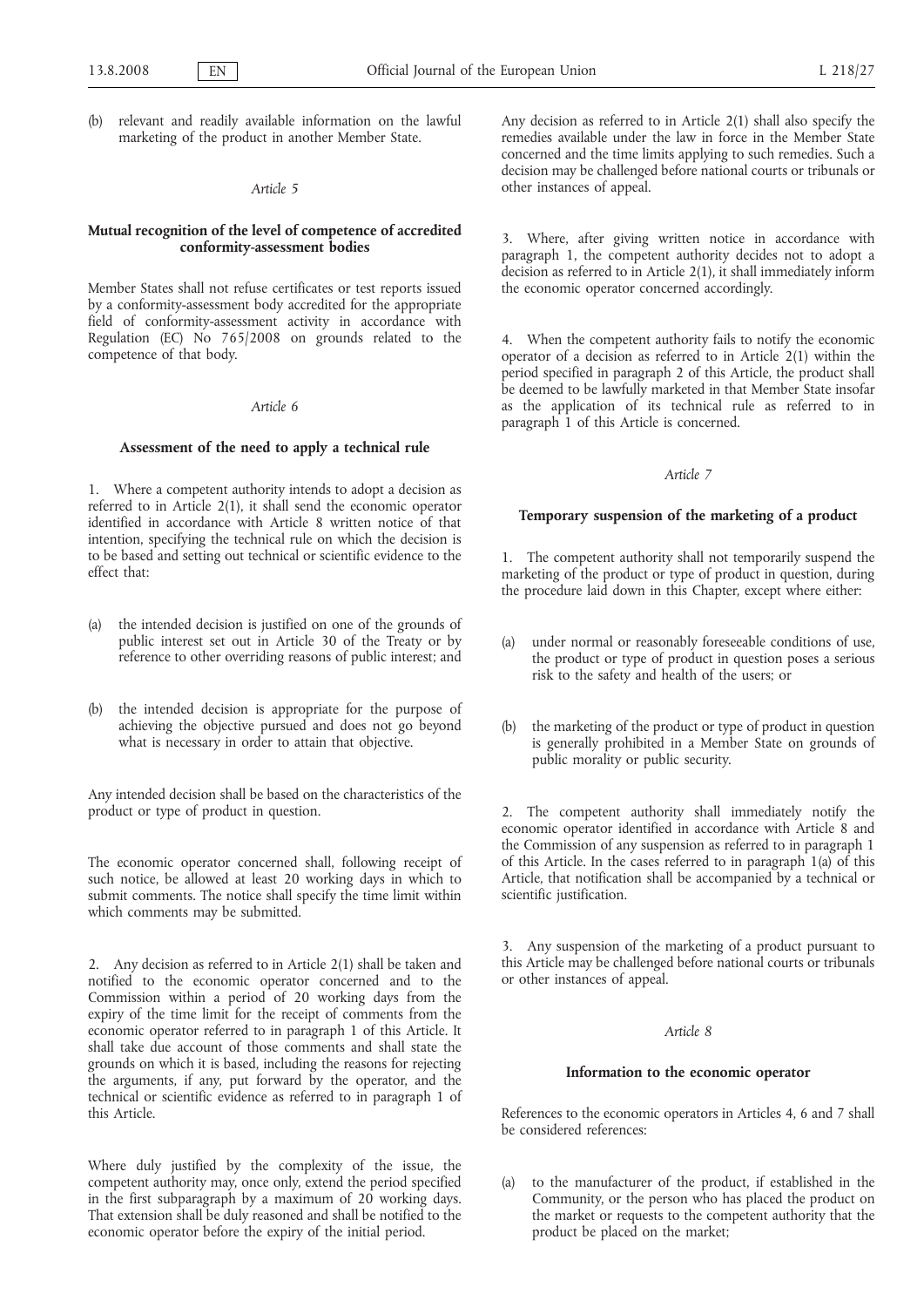- (b) where the competent authority cannot establish the identity and contact details of any of the economic operators referred to in point (a), to the manufacturer's representative, when the manufacturer is not established in the Community or, if there is no representative established in the Community, to the importer of the product;
- (c) where the competent authority cannot establish the identity and contact details of any of the economic operators referred to in points (a) and (b), to any professional in the supply chain whose activity may affect any property of the product regulated by the technical rule which is being applied to it;
- (d) where the competent authority cannot establish the identity and contact details of any of the economic operators referred to in points (a), (b) and (c), to any professional in the supply chain whose activity does not affect any property of the product regulated by the technical rule which is being applied to it.

### CHAPTER 3

## **PRODUCT CONTACT POINTS**

### *Article 9*

## **Establishment of Product Contact Points**

1. Member States shall designate Product Contact Points in their territories and shall communicate their contact details to the other Member States and to the Commission.

2. The Commission shall draw up and regularly update a list of Product Contact Points and publish it in the *Official Journal of the European Union*. The Commission shall also make that information available through a website.

*Article 10*

#### **Tasks**

1. Product Contact Points shall, at the request of, *inter alia*, an economic operator or a competent authority of another Member State, provide the following information:

- (a) the technical rules applicable to a specific type of product in the territory in which those Product Contact Points are established and information as to whether that type of product is subject to a requirement for prior authorisation under the laws of their Member State, together with information concerning the principle of mutual recognition and the application of this Regulation in the territory of that Member State;
- (b) the contact details of the competent authorities within that Member State by means of which they may be contacted directly, including the particulars of the authorities responsible for supervising the implementation of the technical rules in question in the territory of that Member State;

(c) the remedies generally available in the territory of that Member State in the event of a dispute between the competent authorities and an economic operator.

2. Product Contact Points shall respond within 15 working days of receiving any request as referred to in paragraph 1.

3. Product Contact Points in the Member State in which the economic operator concerned has lawfully marketed the product in question may provide the economic operator or the competent authority as referred to in Article 6 with any relevant information or observations.

4. Product Contact Points shall not charge any fee for the provision of the information referred to in paragraph 1.

### *Article 11*

#### **Telematic network**

The Commission may, in accordance with the advisory procedure referred to in Article 13(2), establish a telematic network for the implementation of the provisions of this Regulation concerning the exchange of information between Product Contact Points and/or the competent authorities of the Member States.

## CHAPTER 4

# **FINAL PROVISIONS**

## *Article 12*

### **Reporting obligations**

1. Each Member State shall send the Commission on a yearly basis a report on the application of this Regulation. That report shall include the following information at least:

- (a) the number of written notices sent pursuant to Article 6(1) and the type of products concerned;
- (b) sufficient information concerning any decisions taken pursuant to Article 6(2), including the grounds on which those decisions were based and the type of products concerned;
- (c) the number of decisions taken pursuant to Article 6(3) and the type of products concerned.

2. In the light of the information provided by Member States pursuant to paragraph 1, the Commission shall analyse the decisions taken pursuant to Article 6(2) and assess the grounds on which they were based.

3. By 13 May 2012, and every five years thereafter, the Commission shall review the application of this Regulation and shall submit a report thereon to the European Parliament and to the Council. The Commission may, where appropriate, accompany the report with proposals with a view to improving the free movement of goods.